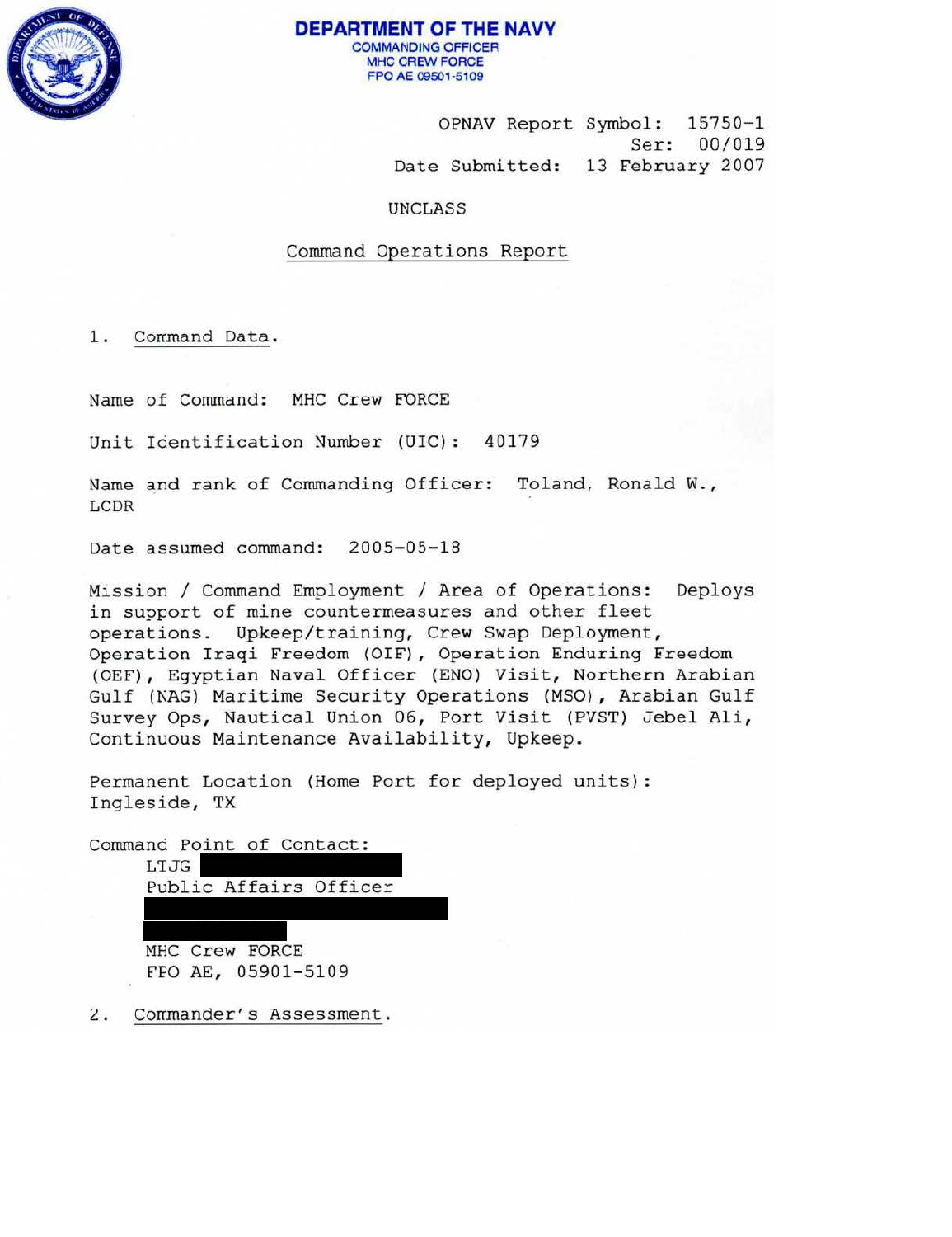2006 was an unprecedented year for MHC crew swap deployments. In February, Crew FORCE became the first mixed-gender MHC crew to deploy to the 5<sup>th</sup> Fleet Area of Operational Responsibility. Before that could happen, Crew FORCE had to turnover USS CORMORANT (MHC 57)-the exclusive ship of this crew to that date-to MHC Crew CONQUEST.

The turnover of CORMORANT was a first for this crew and, within a week, they were in another turnover, this time to assume responsibility for USS RAVEN (MHC 61), homeported in the Kingdom of Bahrain. Just before Crew FORCE arrived in theater, RAVEN had a major casualty to her SQQ-32 SONAR. Therefore, the first task for the crew was getting the SONAR repaired so that RAVEN could fulfill her primary mission of mine-hunting.

Due to recent decisions to open the MHC-platform to Foreign Military Sales (FMS), Crew FORCE later hosted the Egyptian Navy to demonstrate this platform's capabilities. This was a wonderful and unique opportunity as the crew got to experience another culture onboard. The men and women of Crew FORCE were wonderful ambassadors of the US Navy and their Egyptian counterparts were noticeably pleased with the interaction.

After hosting the Egyptian Navy, Crew FORCE had a very rewarding opportunity to participate in operations uncommon<br>to this platform. RAVEN was sent to the North Arabian Gulf RAVEN was sent to the North Arabian Gulf (NAG) and participated in Oil Platform (OPLAT) security as a part of OIF. To the crew members who had not yet been out of the mine-warfare community, it was a new experience to have that level of interaction with other vessels in a mission. Yet another new experience to the crew was the regular conduct of Replenishments-at-Sea (RAS), something never done with the MHC Platform in US waters. RAVEN's operations in the NAG went beyond controlling the waters around the OPLATS; Crew FORCE also became proficient in querying vessels both inbound and outbound of Iraqi territorial waters in Operation United River Dragon. Such operations helped to maintain and enhance the fleet's intelligence picture. Further cultural exchange ensued in these operations as Crew FORCE operated with coalition forces and had direct interaction with the British Royal Navy.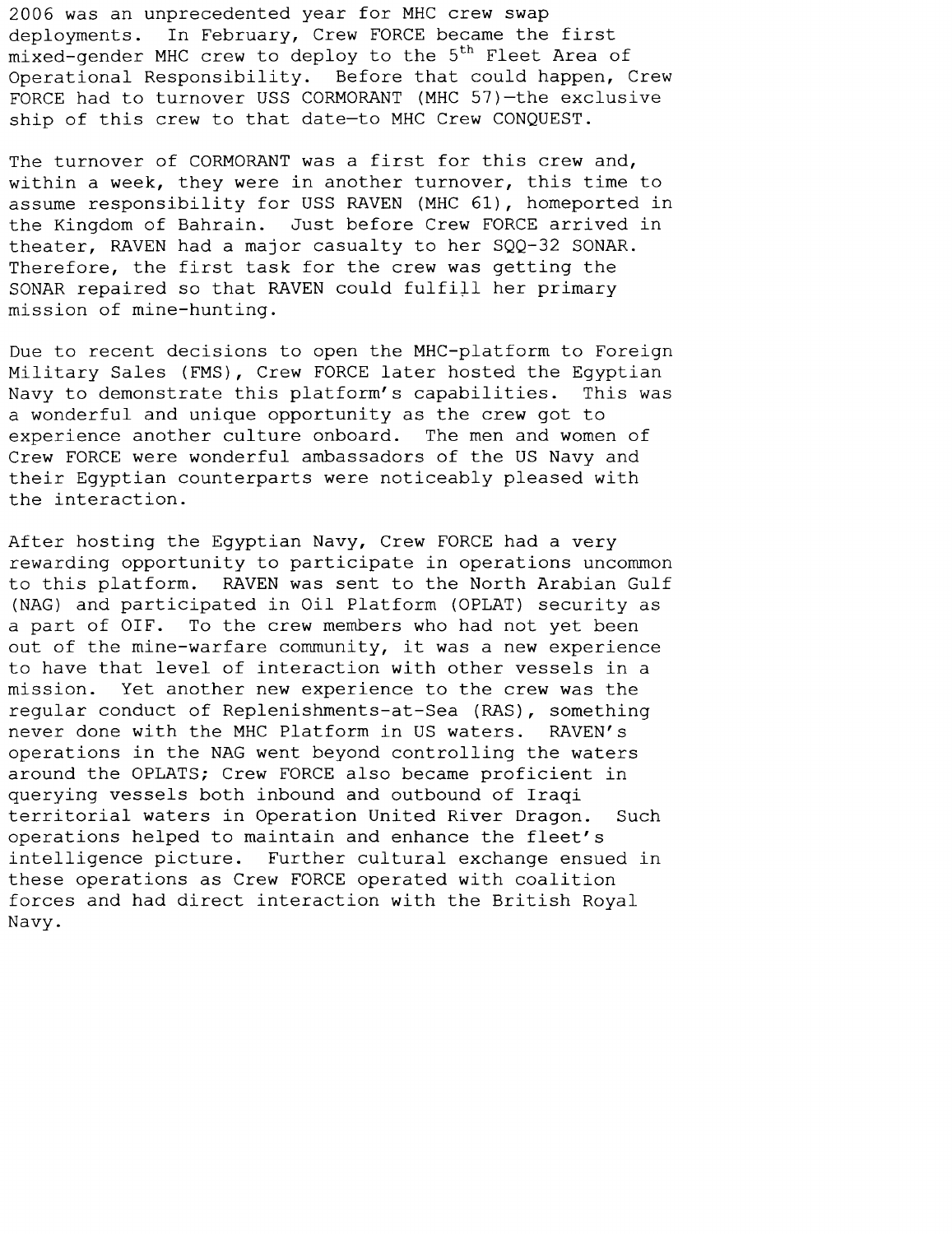After a time spent in non-conventional operations, Crew FORCE returned to Bahrain to further improve RAVEN by conducting a safety survey. Having completed the survey and implementing changes to make RAVEN safer for her sailors, it was back to more typical MHC operations with the Find a Way or Make One Exercise (FAWOMOEX) and later survey operations in the Central Arabian Gulf (CAG). In all, MHC Crew FORCE surveyed over 120 NM of Q-route, ensuring that shipping routes are up to date with the latest information in case mine clearance operations need to be conducted.

Crew FORCE saw even more international cooperation as they participated with the Royal Saudi Navy in the Nautical Union exercise in June and again in July when hosting the Bahraini Navy in their considerations for FMS purchases.

Earlier in July, the crew was rewarded for all that they had accomplished thus far with a port visit to Jebal Ali, United Arab Emirates. One of the crews' favorite highlights of the deployment, everyone had the opportunity to see the exotic, fast-developing metropolis that is Dubai. It was good that everyone had the opportunity for rest and relaxation while in Dubai, particularly because unusually rough seas befell the return transit to Bahrain.

During the first week of August, the crew was delighted to see the arrival of MHC Crew DETECTOR, who had then come to relieve Crew FORCE onboard RAVEN. The two crews spent a few days doing self-assesments side-by-side and then Crew FORCE was finally able to depart RAVEN and the intense heat of summer in the Middle East.

After a long weekend, Crew FORCE assembled again to assume responsibility of USS KINGFISHER (MHC 56). Once ownership of KINGFISHER was properly taken, the crew went on a muchdeserved post-deployment stand-down period.

Back from stand-down, the crew commenced a number of maintenance projects and continued correcting material deficiencies on KINGFISHER throughout the rest of the year. Highlights of the autumn spent on KINGFISHER included seeing the Egyptian Navy onboard again, as Crew FORCE hosted the Egyptian Navy's Damage Control teams in preparation for FMS, and Family Appreciation Day. Family Appreciation Day was held on Thursday, 16 November. Crew members had the opportunity to show their loved one's what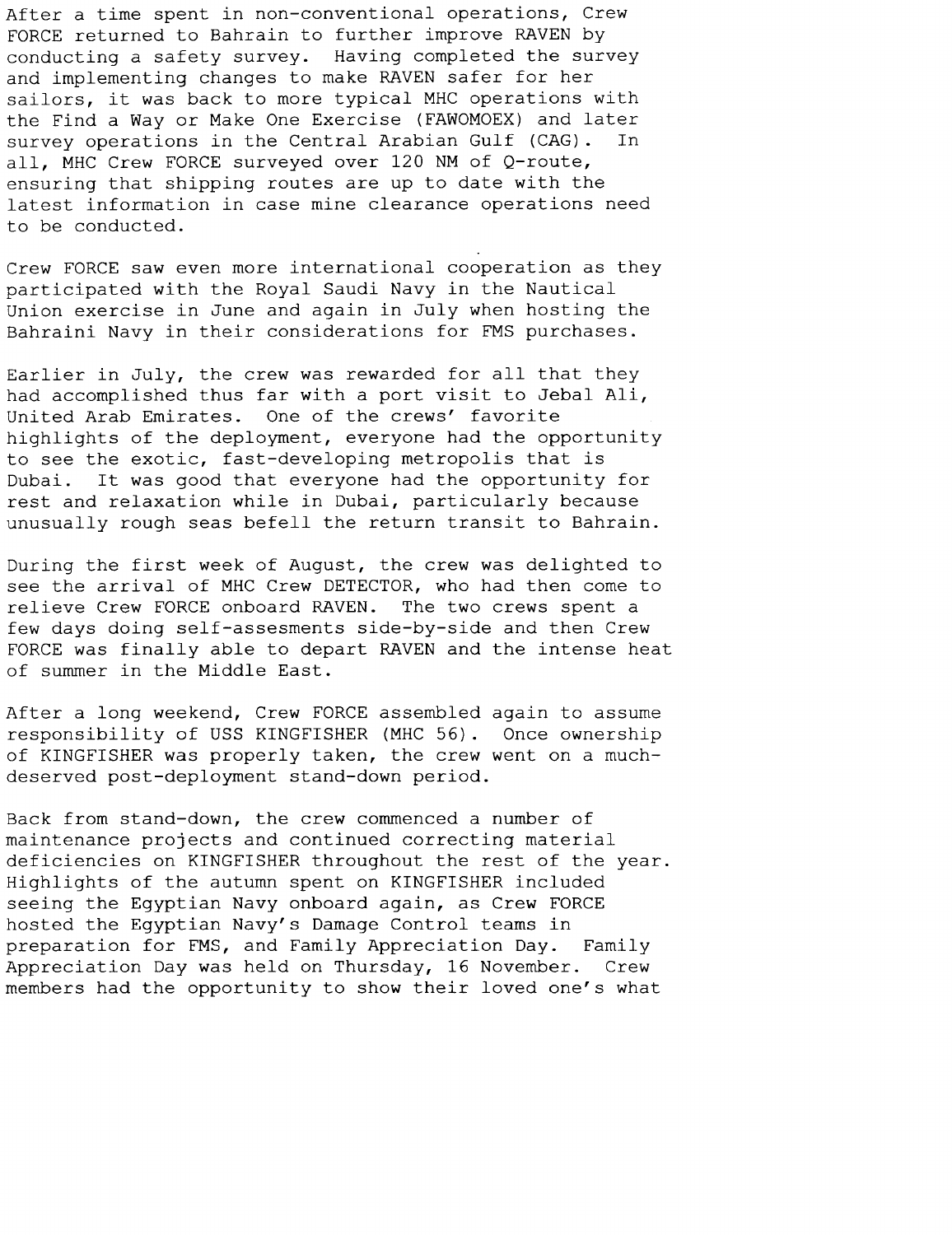their lives were like onboard and how things operated on an MHC.

2006 was a seminal year in MHC history as MHC Crew FORCE made phenomenal achievements and an incredible reputation for a crew of this soon-to-be decommissioned platform.

- 3. Chronology.
	- 1-8 January: Embarked USS CORMORANT, Inport (IPT) Naval Station (NAVSTA) Ingleside, Holiday *I* Pre-Overseas Movement Stand-down
	- 9-29 January: IPT NAVSTA Ingleside
	- 30 January-3 February: IPT NAVSTA Ingleside, Turnover of USS CORMORANT to MHC CREW CONQUEST
	- 4-5 February: Pre-deployment liberty
	- 6-7 February: Commercial Air (COMAIR) transit to USS RAVEN, homeported Manama, Bahrain
	- 8-11 February: Turnover of USS RAVEN from MHC CREW BOLD
	- 12-21 February: IPT Mina Salman, Bahrain
	- 22 -23 February: Underway (U/W) to ASRY shipyard for sonar replacement
	- 24 February: U/W to Mina Salman, Bahrain
	- 25-26 February: IPT Bahrain
	- 26 February-27 February: IPT Bahrain, HMERA assessment
	- 28 February: IPT Bahrain, HMERA assessment, ENO visit
	- 1 March: IPT Bahrain
	- 2-3 March: U/W CAG, Shakedown Cruise
	- 4-6 March: IPT Bahrain
	- 7 March: IPT Bahrain, ENO visit
	- 8 March: U/W CAG, ENO visit
	- 9-10 March: IPT Bahrain, ENO visit
	- 11 March: IPT Bahrain
	- 12-17 March: U/W NAG, OPLAT Security
	- 18 March: RAS with USNS RANIER
	- 19-21 March: U/W NAG, OPLAT Security
	- 22-25 March: U/W CAG, Operation United River Dragon
	- 26 March: IPT Bahrain
	- 27 March: IPT Bahrain, Safety Survey
	- 28-31 March: IPT Bahrain
	- 1-3 April: U/W CAG, FAWOMOEX
	- 4 April: RAS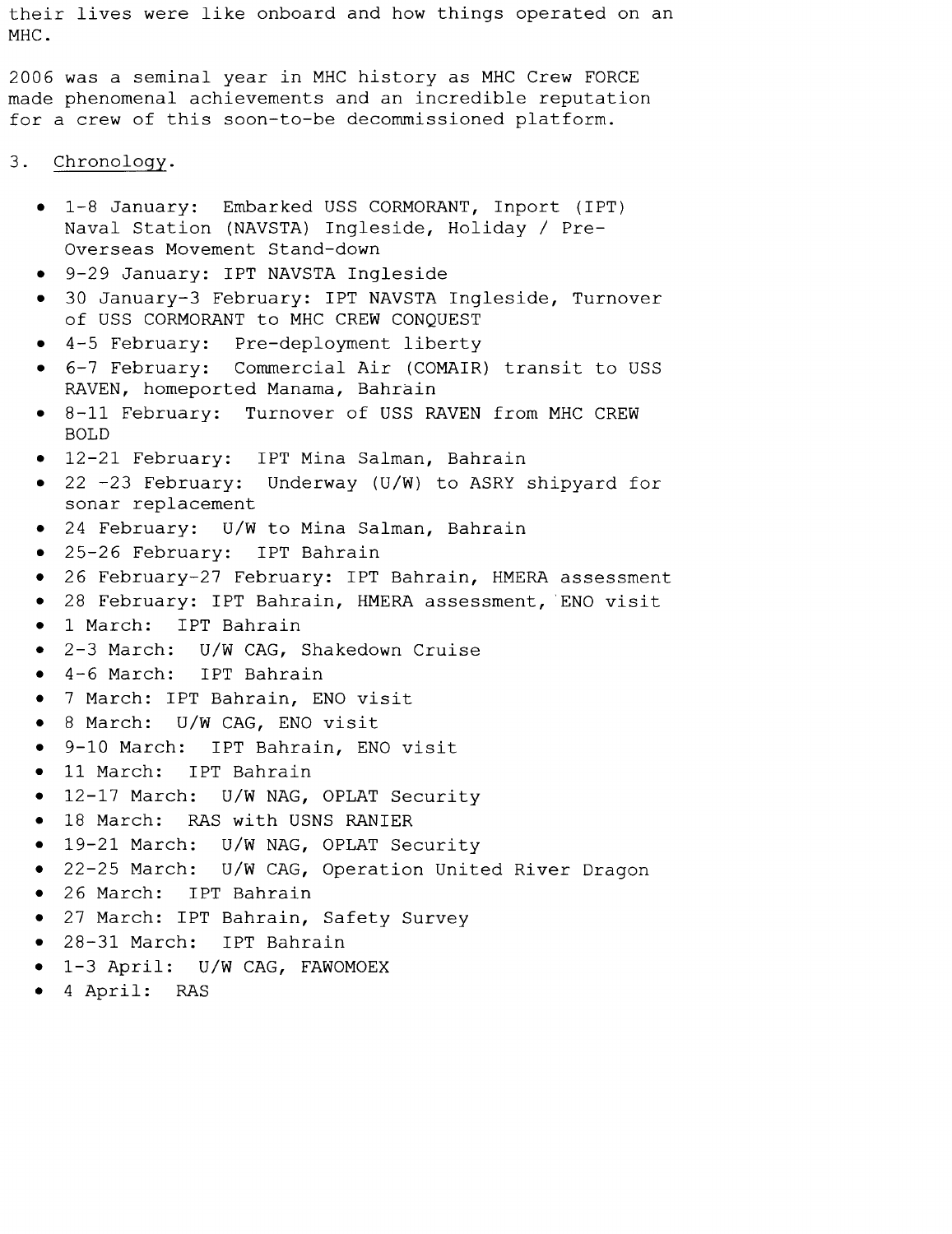• 5-9 April: U/W CAG, FAWOMOEX • 10 April: RAS with USNS RANIER • 11-14 April: U/W CAG, SURVEY OPS • 15 April: RAS with USNS RANIER • 16 April: U/W CAG, SURVEY OPS • 17 April: U/W CAG, Electrical Safety & DCPO Standdown / Beard judging competition 18 April: IPT Bahrain • 19 April: Berth Shift, COMCMRON 2 visit • 20 April: IPT Bahrain, Commodore's call, Regular Availability (RAV), 3M Assist Visit, SISCAL • 21-26 April: IPT Bahrain, RAV, 3M Assist Visit, SISCAL 27 April: Berth shift • 28-30 April: IPT Bahrain, RAV, 3M Assist Visit, SISCAL • 1-3 May: IPT Bahrain, SISCAL • 4 May: IPT Bahrain, SISCAL, Mid-Deployment Party • 5-9 May: IPT Bahrain, SISCAL • 10-21 May: IPT Bahrain • 22-29 May: U/W NAG Sector Patrol • 30 May-8 June: IPT Bahrain • 9 June: U/W CAG, Survey Ops • 10 June: RAS with USNS SUPPLY • 11-15 June: U/W CAG, Nautical Union • 16 June: RAS with USNS SUPPLY • 17-24 June: IPT Bahrain • 25-26 June: U/W CAG Survey Ops • 27 June: RAS with USNS BIG HORN • 28 June-2 July: U/W SAG Survey Ops • 3-7 July: IPT Jebal Ali • 8-11 July: U/W SAG/ CAG, unit level training • 12 July-14 July: IPT Bahrain • 15 July: Berth shift • 16-29 July: IPT Bahrain • 30 July: IPT Bahrain, Bahraini Navy Visit • 31 July-2 August: IPT Bahrain • 3 August: Crew FORCE moves into Gulf Hotel 4 August: IPT Bahrain • 5-8 August: IPT Bahrain, Turnover of USS RAVEN to MHC Crew DETECTOR

• 9-10 August: COMAIR transit return to Ingleside Texas